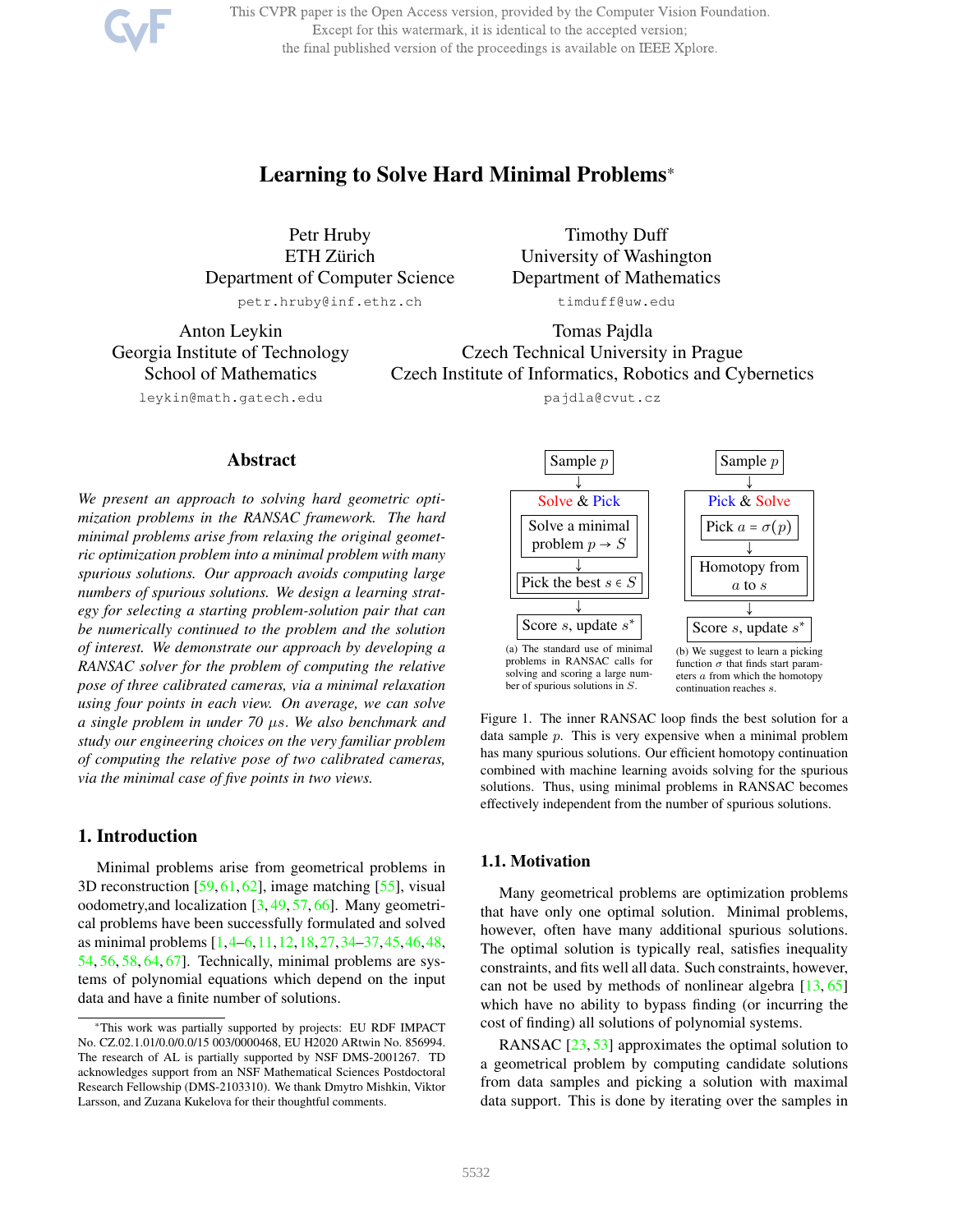an outer loop and over the solutions of a minimal problem for each sample in an inner loop. To find a single solution for a data sample in the inner loop, the state-of-the-art "solve & pick" approach first computes all solutions of a minimal problem and then picks the optimal solutions by removing nonreal solutions, using inequalities, and evaluating the support. Optimization in the inner loop may be very costly when there are many spurious solutions to the minimal problem. Fig. 1 compares the standard "solve & pick" approach with our "pick & solve" approach that learns, for a given data sample, how to first pick a promising starting point and then (ideally) continue it to a meaningful solution.

Recent results [15,16] show that there are many minimal problems in multiview geometry with many spurious solutions which the state-of-the-art polynomial solvers cannot solve efficiently.  $\frac{1}{1}$ 

#### 1.2. Contribution

We present a method for combining optimized homotopy continuation (HC) with machine learning to avoid solving for spurious solutions. The main idea is to learn a single starting point for a real HC path that has a good chance to reach a good solution of the original geometrical problem.

To demonstrate our method on a hard problem, we develop an efficient solver for the "Scranton" minimal problem obtained by relaxing the overconstrained problem of four points in three views  $(4pt)$  [50]. We train a model that predicts a starting problem for a single path real HC method to find a good solution. Our solver is implemented efficiently in C++ and evaluated on the state-of-the-art data in computer vision. It successfully solves about 26.3% of inputs in  $16.3\mu s$ , Tab. 4. In Sec. 9 we show that when used in RANSAC, about 4 samples suffice on average to obtain a valid candidate of camera geometry in 61.6 $\mu$ s. No such efficient solver has been known for this problem before. The best-known runtime for a very carefully designed approximation of the problem, reported in [50], was on the order of milliseconds. We thus achieve more than ten times speedup compared to [50]. Most importantly, our approach is general and opens the door to solving other hard minimal problems, e.g., from [15, 16].

We benchmark (Sec. 9) our approach on the classical 5point problem (5pt) [48] using standard benchmarks [31]. We show that for the 5pt problem, we can solve 29.0% of inputs in about 7.6 $\mu$ s, Tab. 4. Thus, in RANSAC, we can solve it in average in  $26.1 \mu s$ .

Our approach is general. It can be applied even in some cases where the number of spurious solutions is not finite. For instance, our depth formulation of the Scranton problem has an infinite family of solutions where some depths may be zero. Additional polynomial constraints, which do not need to be explicitly enforced, reduce the number of potential solutions to 272—see 15. Thus, by exploiting the "locality" of HC methods, we can guarantee that when starting from a good starting point, we can ignore other spurious solutions with no additional computational cost.

It is important to highlight that, unlike the current symbolic-numeric solvers, our method is coupled with the rest of SfM pipeline, i.e., it uses the real data distribution in a particular vision problem at hand.

### 1.3. Previous work

The state-of-the-art approach to solving polynomial systems in computer vision is based on symbolic-numeric solvers, which combine elimination (by Gröbner bases  $[37, 37]$  $40, 64$  or resultants  $[8, 19, 29]$  with eigenvector computation [65] to find all complex solutions. Currently, symbolicnumeric solvers [37, 40–42] provide efficient and stable results for minimal problems with as many as 64 complex solutions [8,43]. However, these solvers mostly fail to deliver practical results for hard computer vision problems with many solutions. Symbolic/numeric solvers involve two hard computational tasks. First, in the symbolic part, large matrices are constructed and triangularized by the Gauss-Jordan elimination. Secondly, in the numeric part, the eigenvectors of  $n \times n$  matrices, where n is the number of all complex solutions, are computed. Both steps are prohibitive for generic polynomial systems with many spurious solutions. Methods which deal with real solutions only, e.g. Sturm sequences [48], also generally require expensive manipulations (reduction to a univariate polynomial) and may still need to consider many spurious real solutions.

Global HC methods give an alternative, well-studied approach [7, 10, 14, 68] to finding *all complex solutions* of polynomial systems. Off-the-shelf HC solvers [7,10,14,68] have been proven useful for studying the structure of minimal problems  $[2, 30, 32, 52]$ . However, the off-the-shelf solvers are much slower  $(10^3 - 10^5$  times) than current symbolic-numeric solvers. For instance, our experiments, Tab. 7, show that solving [48] with complex homotopy continuation in Macaulay2 [44] takes about  $10^5 \mu s$  compared to  $5 \mu s$  when [39] implementation of [48] is used.

The previous work  $[20]$  closest to this work addresses the problem of speeding up minimal HC solvers. This paper took notable steps towards the practical use of homotopy continuation for minimal problem solving. In that work, an off-the-shelf HC implementation [44] has been optimized and efficiently implemented in modern C++. Two hard problems in trifocal geometry have been solved in about 660ms. Despite not providing practical solvers for RANSAC  $[23, 53]$ , the results of  $[20]$  demonstrated that hard multiview problems involving 312 and 216 solutions can be solved in a stable way and thus could be useful for building practical structure from motion algorithms.

Our paper considers a novel solver for a problem named

<sup>&</sup>lt;sup>1</sup>See Sec.  $12$  in the SM for more about these problems.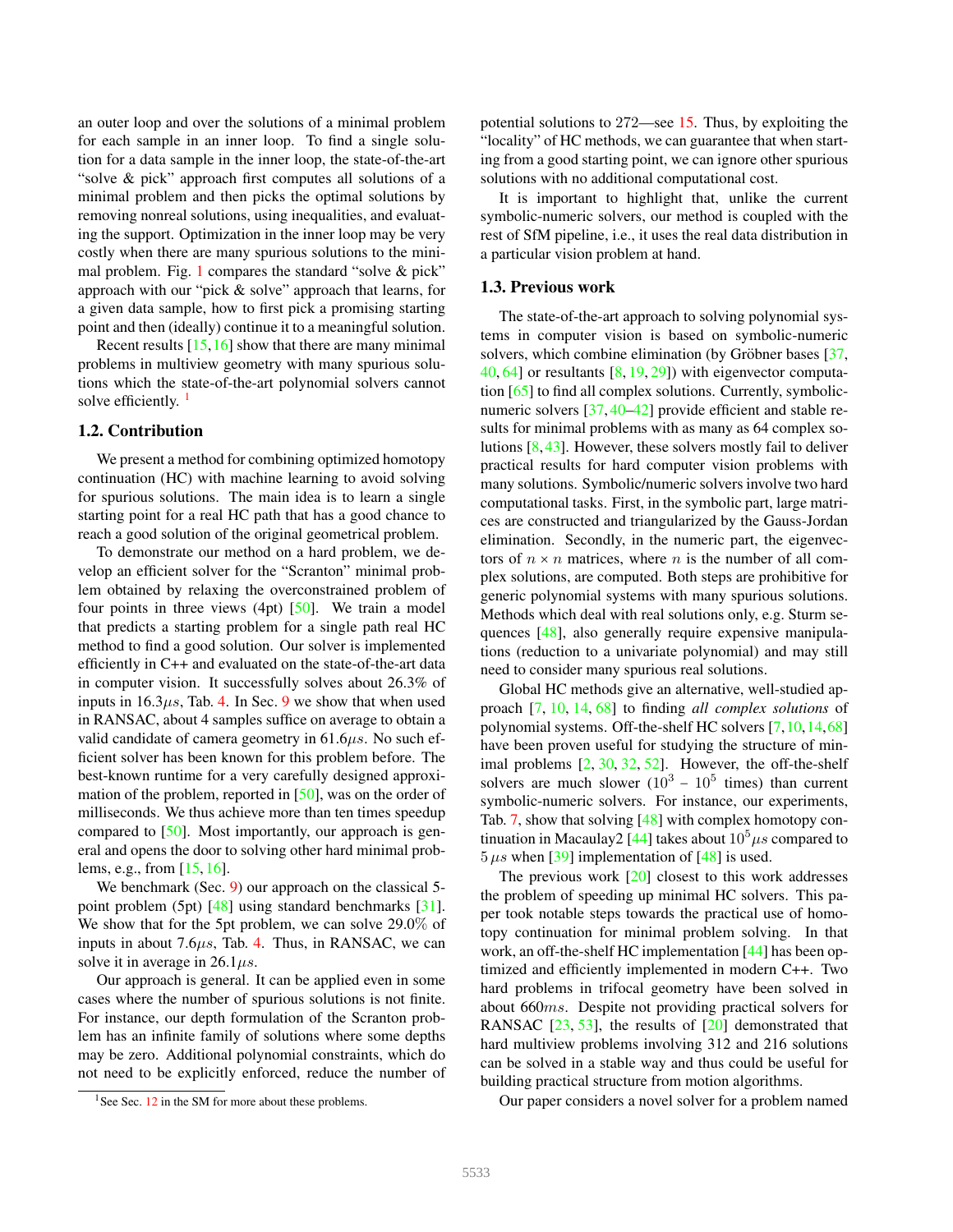"Scranton"<sup>2</sup>, which is a minimal relaxation of the overconstrained 4pt problem [50]. Previous work formulated Scranton using camera parameters and found that it has 272 complex solutions [16,32]. We consider an alternative formulation in terms of 3D point depths, analogous to [52], which has 272 potentially meaningful solutions. The original 4pt problem was solved by numerical search in [50], with about 1ms runtime. A depth-formulated 4pt problem was also studied in [52], showing that the overconstrained problem with exact input has a unique solution. Their exact solution does not apply to problems with noisy data.

We also study the classical, well-understood 5-point problem (5pt) of computing the relative pose of two calibrated cameras [48]. Unlike Scranton, this problem has many practical solutions [9, 27, 38, 48, 59]. Currently, the most efficient symbolic-numeric solver [42] of the 5pt problem solves for up to 10 essential matrices in about  $5\mu s$ . Although the 5pt problem is not as hard as Scranton in terms of the number of spurious solutions, it does provide an important testing ground for us.

### 2. Our approach

Here we present our approach to solving hard minimal problems. We shall use HC methods to track one real solution of a start problem to obtain one real solution of the target problem. We shall design an algorithm such that this one solution we obtain is a *meaningful* solution with sufficient success rate.

### 2.1. Problem-solution manifold

We operate in the *problem-solution manifold* M of *problem-solution (p-s) pairs*  $(p, s)$ *, where p is a problem* and s is a solution of p. Problem p belongs to a *real* vector space P. Solution s comes from a *real* vector space of solutions. The projection  $\pi : M \to P$  is defined by  $(p, s) \mapsto p$ . The preimage  $\pi^{-1}(p) \in M$  contains all p-s pairs that corre-<br>grand to a particular making  $p$ . spond to a particular problem  $p$ .

Example 1. *To illustrate the introduced concepts, let us look at one equation*  $x^3 + ax + b = 0$  *in one unknown* x *with two parameters* a *and b. Here a problem*  $p = (a, b)$  *has either one or three real solutions depending on whether the* discriminant  $D = 4a^3 + 27b^2$  is positive or negative; see the *corresponding problem-solution manifold* M *in Fig. 2a.*

*To be precise, the equation defines an algebraic variety, which is guaranteed to be a smooth manifold when points above the discriminant locus* <sup>D</sup> <sup>=</sup> <sup>0</sup> *are removed.*

See SM Sec. 13 for the detailed examples of setting up problem-solution manifolds for the 5pt problem and Scranton, a minimal relaxation for the 4pt problem. Below is a condensed version of the 5pt problem.



Figure 2. (a) Problem-solution manifold  $M$  projected to the problem space P. (b) Numerical HC method.

Example 2. *Consider the classical 5pt problem of computing the relative pose of two calibrated cameras which view five world points where the scale is fixed such that the first 3D point lies in the first image plane.*

*Denote by* x *the images of 5 points in 2 views: i.e.,* x *is a point in*  $P = \mathbb{R}^{20}$ . Assume the points are in front of *both cameras: i.e., their depths*  $\lambda_{i,j}$ ,  $(i = 1, \ldots, 5; j = 1, 2)$ *are all positive. Our assumptions imply that*  $\lambda_{1,1} = 1$ *. The unknown depths vector in the solution space* R 9 *determines the relative pose. Therefore, the problem-solution manifold* M is contained in the ambient space  $\mathbb{R}^{20} \times \mathbb{R}^{9}$ . Equations *vanishing on* M *are given in Sec. 7.1.*

#### 2.2. Probability distribution on M

We introduce a probability density  $\mu$  on the problemsolution manifold M that gives the distribution of realworld problem-solution pairs. In Fig. 2a, we give an example of  $\mu$  depicted with shades of gray (darker is bigger) on the manifold  $M$ . Note that the density is such that any problem with a set S of three solutions has only one  $s \in S$ with  $\mu(s) > 0$ . We shall (implicitly) operate under the following assumption:

*An input problem* p *is likely to have one meaningful solution that is dominant, i.e., occurs much more frequently in the real data than other meaningful solutions.*

In many problems (e.g., the one in Section 7.2) the number of meaningful solutions is guaranteed to be exactly one generically. The distribution  $\mu$  is hard to model; in what follows it is represented by training data.

#### 2.3. Pick & solve vs. solve & pick

A typical local iterative method (e.g. Newton's method, gradient descent, etc.) would attempt solving a problem  $p$ by obtaining an initial approximate solution  $s_0$  with a hope that it is not too far away from an actual solution and then producing a sequence of its refinements  $s_0, s_1, s_2, \ldots$  until either a desired quality is reached or some termination-withfailure criterion is satisfied.

<sup>2</sup>The US telephone area code for Scranton PA is 272.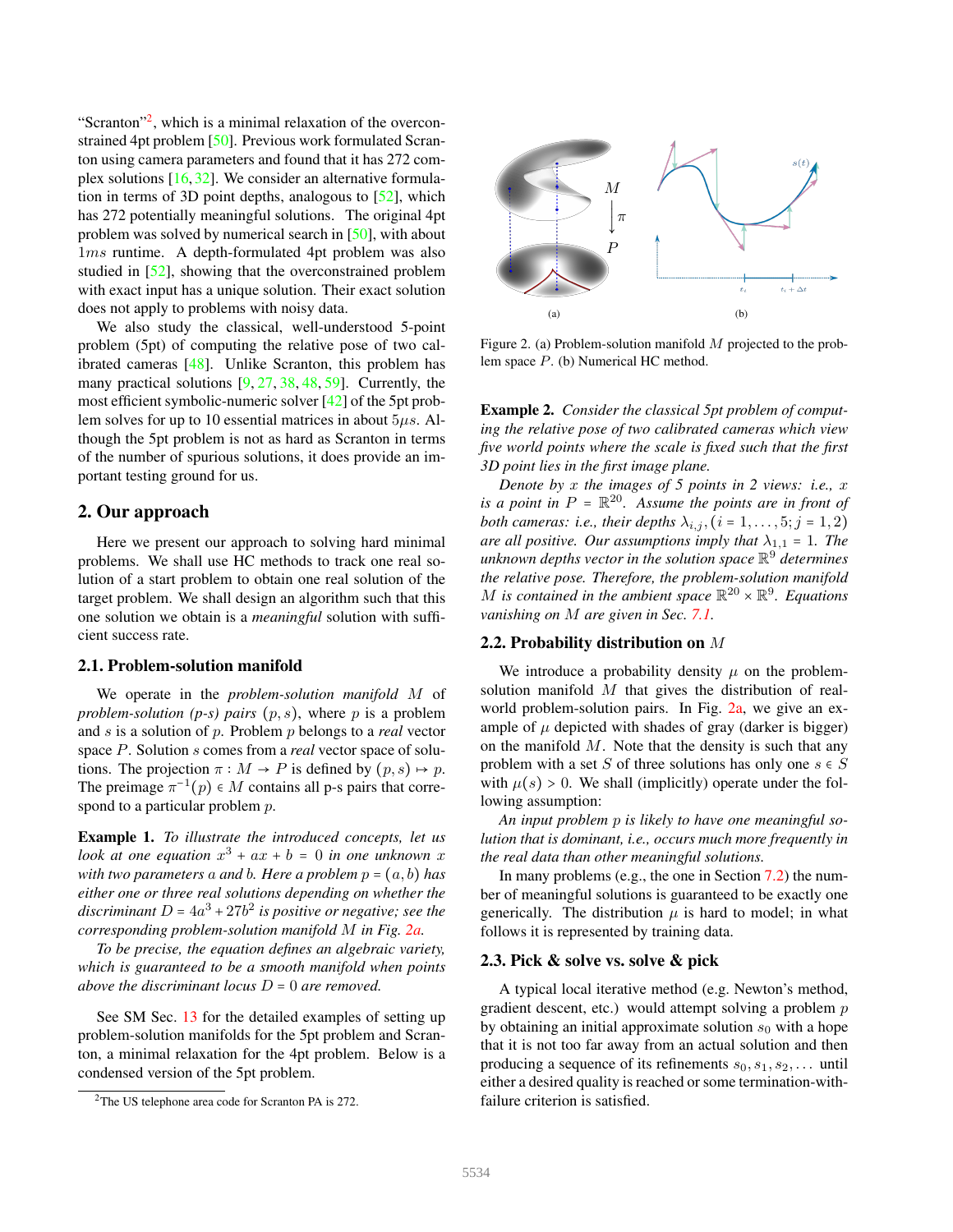Our homotopy approach is a generalization of such local methods. In a nutshell, given a problem  $p$ ,

- 1. we select a suitable start problem-solution pair  $(p_0, s_0) \in M$  for p,
- 2. we choose a path  $p_0 \rightarrow p$  in the problem space P, leading from  $p_0$  to  $p$ ,
- 3. we track the path  $(p_0, s_0) \rightarrow (p, s)$  to obtain the target solution s of p.

Selecting a start pair  $(p_0, s_0)$  is the key ingredient of our approach. Given a real HC method, one can aim to construct the selection strategy  $\sigma(p) = (p_0, s_0)$  in two steps. First, one finds a small set of *anchors*  $A \subset M$ , such that it is possible to reach (cover) a significant part of  $M$  from A by the real homotopy continuation. Secondly, one learns a selection strategy  $\sigma$  such that starting from  $(p_0, s_0) \in A$ , the meaningful problem-solution pair is reached with sufficiently high frequency to make RANSAC work.

Intuitively, one may perceive a minimal solver employed in RANSAC as an arrow  $p \rightarrow S$  in the following diagram:



where an instance  $p$  of a minimal problem is "solved" (all solutions in S are found.) Then RANSAC "picks" at most one solution,  $S \rightarrow s$ , a candidate that maximizes the number of inliers.

Looking for a shortcut that would allow us to go directly  $p \rightarrow s$ , we reverse this flow: first "picking" an anchor and then tracking *one* HC path to "solve".

#### 2.4. Structure of our solvers

Our solvers for both 5pt and Scranton minimal problems have a common structure, consisting of an offline training stage and an online evaluation stage. Offline computations may be resource-intensive; however, the online stage must be very efficient to achieve practical sub-millisecond run times. The offline stage consists of:

- 1. Sampling data  $D$ , according to  $\mu$ , representing the (preprocessed) problem-solution manifold  $M$  (Sec 3).
- 2. Covering a sufficient fraction of the data with anchors  $A \subset D$  (Sec. 4).
- 3. Learning a model  $\sigma$  which selects a starting p-s pair  $(p_0, s_0) \in A$  for any given problem p (Sec. 5).

The online stage consists of:

1. Preprocessing the input  $p$  to reduce its variability (Sec. 8).

|         | 5pt problem |     |           |     | Scranton |     |     |      |
|---------|-------------|-----|-----------|-----|----------|-----|-----|------|
| n       | 1Κ          | 4K  | $10K$ 40K |     | 1K       | 4K  | 10K | 40K  |
| 50 $%$  | 8           | 9   | 8         | 8   | 18       | 18  |     | 16   |
| 75%     | 25          | 28  | 27        | 26  | 47       | 51  | 50  | 50   |
| 90%     | 59          | 70  | 70        | 70  | 92       | 112 | 120 | 134  |
| $95\%$  | 90          | 109 | 115       | 124 | 126      | 168 | 191 | 233  |
| $100\%$ | 140         | 235 | 334       | 585 | 176      | 335 | 507 | 1205 |

Table 1. Number of anchors from *office* + *terrains* (generated as described in Sec. 4, cf. Tab. 2) which are needed to cover 50%, 75%, 90%, 95%, and 100% of n problem-solution pairs. Different values of  $n$  are considered. A problem-solution pair is covered by the set of anchors if there is at least one anchor from which the problem-solution pair can be correctly tracked. A track is considered correct if the Euclidean distance from the obtained solution to the ground-truth solution is less than  $10^{-5}$ .

- 2. Selecting a starting pair from A as  $(p_0, s_0) = \sigma(p)$ .
- 3. Constructing polynomial equations from p (Sec. 7).
- 4. Computing a solution s of p by HC from  $(p_0, s_0)$ (Sec. 6).

The next sections describe these steps in detail.

# 3. Sampling data representing M and  $\mu$

The offline stages of our solvers begin by sampling the data D given by 3D models of various realistic objects. We use models from ETH 3D Dataset to represent  $\mu$ .

A 3D model consists of 3D points  $X$ , cameras  $C$ , and relation  $I \subset X \times C$  encoding observations  $((X_m, C_i) \in I)$ iff  $C_i$  observes  $X_m$ ). For Scranton, we may sample a single p-s pair  $(p, s) \in M$  as follows:

- 1. Select 3 cameras  $C_i, C_j, C_k \in C$
- 2. Select 4 points  $X_l, X_m, X_n, X_o \in X$  :<br>  $(X, G) \in I \setminus \{x_l\}$  $(X_a, C_b) \in I \ \forall a \in \{l, m, n, o\}, b \in \{i, j, k\}$
- 3. Project the points to the cameras to get 12 2D points  $x_{a,b}$ , concatenate them to 24-dim vector  $p \in P$
- 4. Get the depths  $\lambda_{a,b}$  of the points in the cameras, concatenate them to 12-dim vector  $s \in S$

Sampling for the 5pt problem is similar; in step 1 we select 2 cameras, and in step 2 we select 5 points.

## 4. Selecting anchors A

We now describe how the starting p-s pairs are obtained. Our goal is to find a small set  $A$  of starting p-s pairs (the set of anchors), from which a high portion of p-s pairs from a given distribution can be tracked by HC.

If we limit ourselves to a finite set of p-s pairs and the anchors are selected from the same set, the optimal anchor selection procedure consists of building a graph with p-s pairs as vertices. Two vertices  $(p_i, s_i)$ ,  $(p_j, s_j)$  in this graph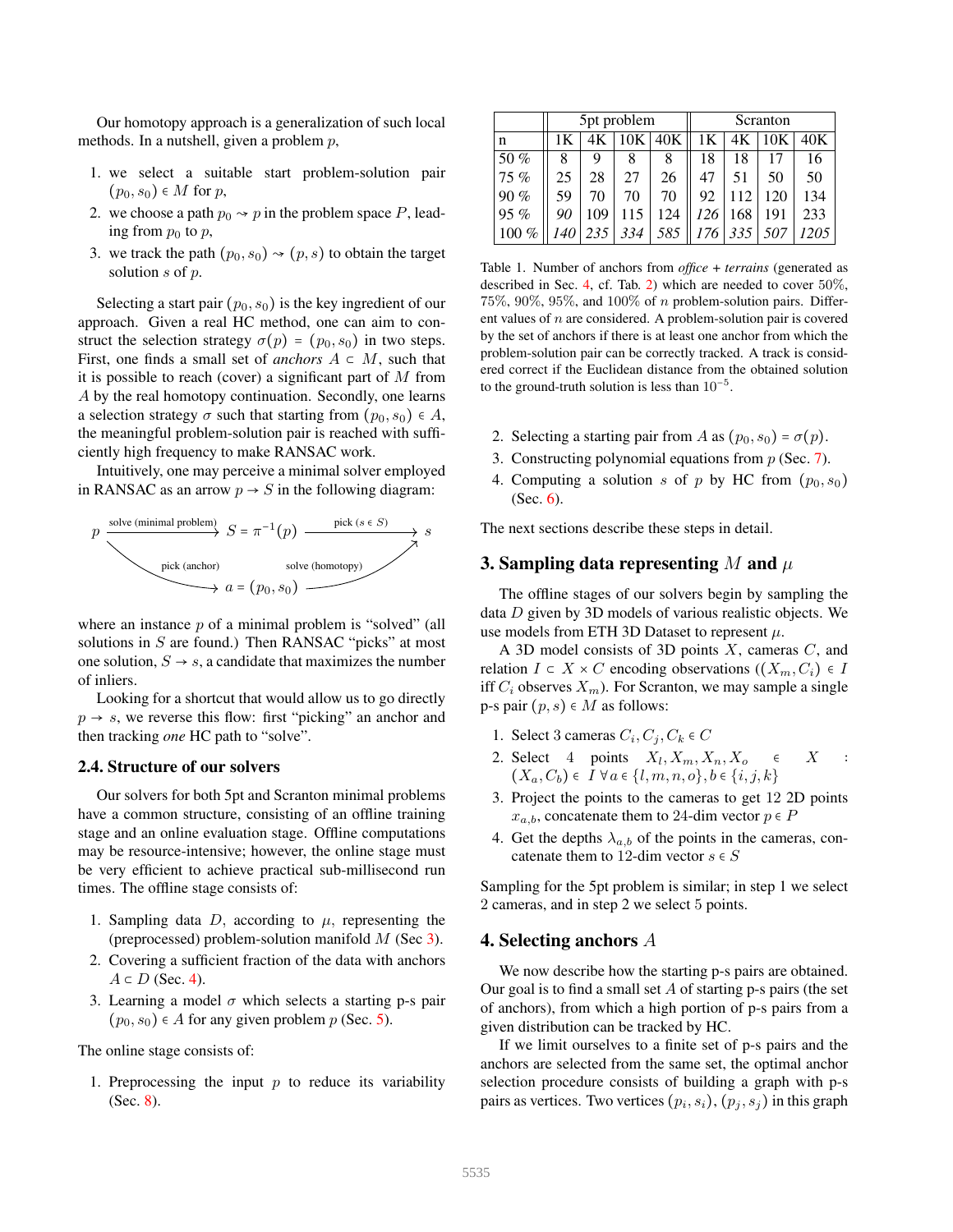| Source     |      | $\alpha$ [%] Source | $\alpha$ [%] |
|------------|------|---------------------|--------------|
| Courtyard  | 78.1 | Relief 2            | 77.0         |
| Office     | 81.1 | Off. + Terr.        | 82.2         |
| Terrains   | 79.0 | Off. + Rel.         | 80.7         |
| Playground | 75.4 | $O + T + P + R2$    | 79.7         |

Table 2. Study of sources for anchor selection. Rows correspond to different models or combinations of models, from which the anchors are generated. For each source of anchors, we measure the percentage  $\alpha$  of testing p-s problems (generated from models *delivery area*, *electro*, *facade*, *kicker*, *meadow*, *pipes*) that can be reached from any of the anchors generated from the given source. A set of 100 anchors is considered for each source.

are connected with an edge if the correct solution  $s_i$  can be obtained by tracking HC from  $(p_i, s_i)$  to  $p_j$ . A set of an-<br>obers equating all mobilizing in this graph is called a dam chors covering all problems in this graph is called a *dominating set.* Since computing a minimum-size dominating set is NP-hard, we use a greedy proxy which is known to perform well<sup>3</sup>.

In Tab. 1, we generate  $n = 1K$ , 4K, 10K, 40K p-s pairs from the models *office* and *terrains*<sup>4</sup> for both the 5pt and Scranton problems. In each case, we use the greedy dominating set heurstic to determine a set of anchors which cover a given percentage of all generated p-s pairs. The results show that if the number of vertices in the graph is sufficiently high, a reasonable portion of different p-s pairs from the same scene can be solved by HC starting from one of the anchors obtained by our greedy strategy.

The choice of these models used in Tab. 1 is motivated by another experiment measuring the percentage of test problems covered by different sources of anchor selection. This experiment is summarized in Tab. 2, which shows that using the combination of *office* and *terrains* as a source of anchors generalizes best when compared to other sources.

Finally, Tab. 3 displays the rate at which HC starting from a fixed subset of these anchors successfully leads to the correct solution on test sets of 40K p-s pairs from *delivery area* and *facade*. The resulting percentage may be interpreted as the success rate of an "oracle strategy" that always finds the best anchor to start from. The results give us a refined picture of how well the anchors we generate generalize to test scenes. Even when the number of anchors is small, eg. 16, the percentage of testing p-s pairs that are covered may be reasonably large, eg. 40–50%.

### 5. Learning  $\sigma$  to select the starting p-s pair

We formulate the problem of finding the best starting p-s pair as a classification task. Our method relies on a classifier

|               | 5 pt problem coverage $[\%]$ |    |                        |     |                                    |  |  |  |
|---------------|------------------------------|----|------------------------|-----|------------------------------------|--|--|--|
| # anchors     |                              | 26 | 70                     | 124 | 585                                |  |  |  |
| delivery_area |                              |    |                        |     | 43.3   73.5   86.8   91.4   96.5   |  |  |  |
| facade        |                              |    |                        |     | $51.3$   74.9   88.6   92.9   97.0 |  |  |  |
|               |                              |    |                        |     |                                    |  |  |  |
|               |                              |    |                        |     | 4 pt problem coverage $[\%]$       |  |  |  |
| # anchors     | 16                           |    | $50 \mid 134 \mid 233$ |     | 1205                               |  |  |  |
| delivery_area |                              |    |                        |     | 47.4 73.6 88.2 92.9 96.6           |  |  |  |

Table 3. Percentage of testing problem-solution pairs covered by anchors generated from *office* and *terrains*. The anchors used are a subset of the  $n = 40000$  used in Tab. 1. A p-s pair is "covered" if HC starting from some anchor yields a solution whose Euclidean distance from the ground-truth solution is less than  $10^{-5}$ . This is an "oracle strategy" that always starts from the best anchor.

<sup>σ</sup>, which for a sample problem <sup>p</sup> <sup>∈</sup> <sup>P</sup> assigns a label from  $\sigma(p) \in A \cup \{TRASH\}$ , where A is the anchor set generated in Sec. 4. The label  $TRASH$  is included for cases where no problem in  $A$  covers  $p$ .

Our goal is to minimize the *effective time*  $\epsilon_t = \mu_t/\rho$  of the solver, where  $\mu_t$  is the total time<sup>5</sup> and  $\rho$  is the success rate. Therefore, we must be able to classify  $p$  very fast, on the order of  $10\mu s$  for a subsequent HC path  $\sigma(p) \rightsquigarrow (p, s)$  $\sigma(p)$  ≠ {TRASH}.) Now, we are going to describe the classifier and its training.

For both problems, we use a Multi-Layer Perceptron (MLP) with 6 hidden layers of  $100$  neurons with bias.<sup>6</sup> The input layer has size  $\dim P$ , and the output layer has size <sup>∣</sup>A<sup>∣</sup> <sup>+</sup> <sup>1</sup>. We use the PReLU activation function. During training, we use the dropout before the last layer to prevent overfitting. The classification time of the MLP is about  $8\mu s$ for both 5pt and 4pt problems.

The input to the MLP is a normalized (Sec. 8) problem  $p \in P$ . The output is a vector of  $|A| + 1$  numbers, which give the score for every starting p-s pair  $(p_0, s_0)$ , as well as for  $TRASH$ . If the score of  $TRASH$  is higher than the scores of all anchors, we skip the sample. Otherwise, we track from the p-s pair with the highest score.

During training, we normalize the output of the MLP with a softmax layer, and we use the standard cross-entropy loss. We use the SGD optimizer, which gives us better results than other optimizers, such as Adam. We generate training and testing data as described in Sec. 5.1, and train the MLP by minimizing the loss on the training data for 80 epochs. Then, we select the hyperparameters which maximize the success rate on the validation data. We evaluate the resulting classifier, Sec. 5.2.

<sup>&</sup>lt;sup>3</sup>The proposed method is illustrated in SM. Fig. 5.

<sup>4</sup>https://www.eth3d.net/datasets

<sup>&</sup>lt;sup>5</sup>preprocessing, anchor selection, tracking, and RANSAC scoring <sup>6</sup>See SM Tab. 11 for a comparison with MLPs with different sizes.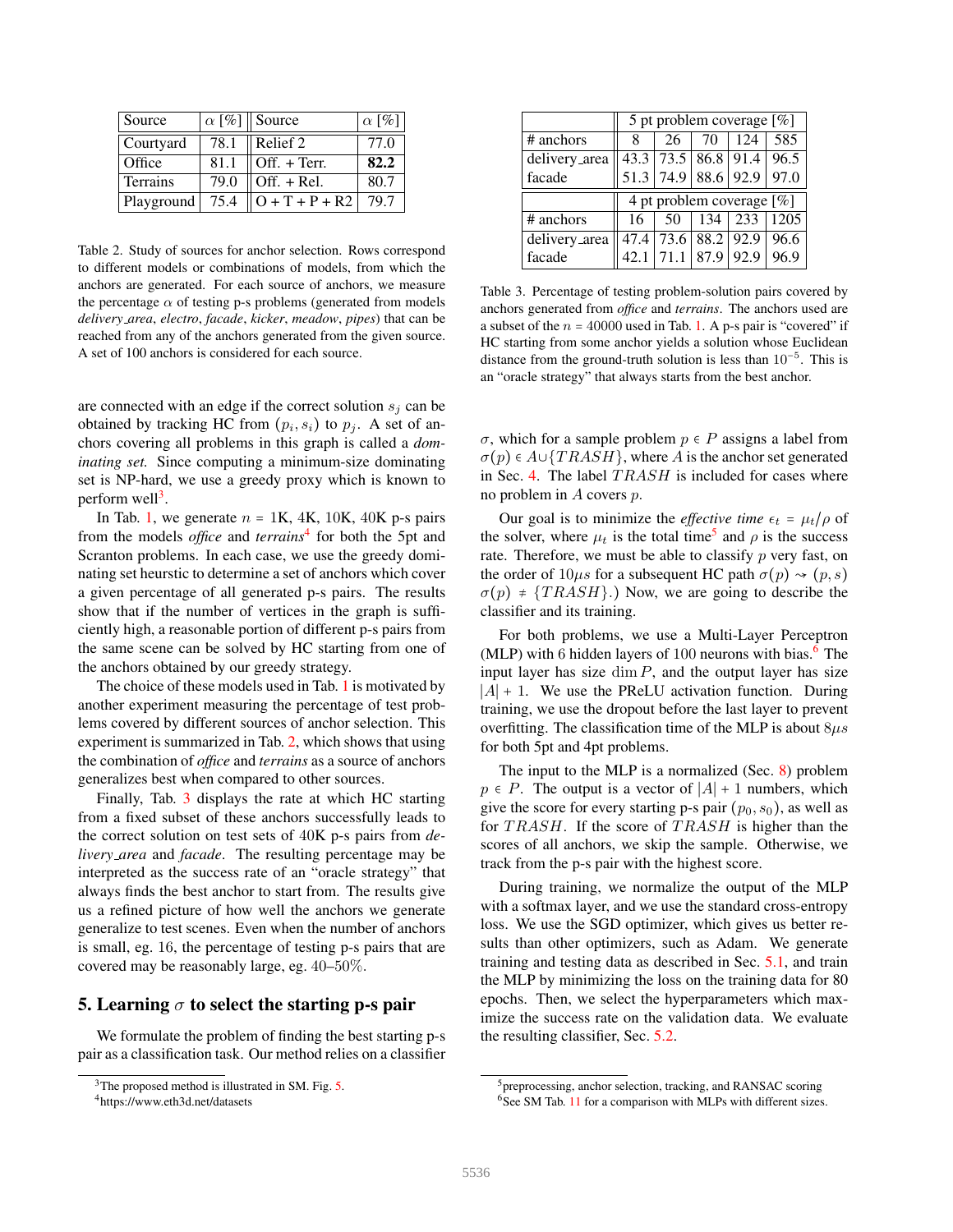### 5.1. Training data generation

We use the training and testing data generated from ETH 3D Dataset. Testing data is generated from models *delivery area* and *facade*, training data from 23 other sequences. First, we generated p-s pairs  $(p, s)$  from the models according to Sec. 3. Then, we normalized each problem  $p$  (Sec. 8), and tracked the solution to problem  $p$  from each anchor  $(\breve{p}_a, \breve{s}_a) \in A$ . If the solution to p obtained by HC starting in anchor  $(\breve{p}_a, \breve{s}_a) \in A$  is equal to the expected solution s, then the ID  $a$  of the anchor is assigned as the label of problem  $p$ . If solution s cannot be reached from any anchor, the label of  $p$  is  $TRASH$ . A problem may have multiple labels. We note that this procedure allows us, in principle, to generate an unlimited amount of training data<sup>7</sup>.

Our experiments use  $\approx 1$ M training p-s pairs per model (23M in total) and 30000 validation p-s pairs per model.

### 5.2. Classifier evaluation

In the evaluation of the trained MLPs, an anchor  $(p_0, s_0)$ is selected by the classifier, and HC is tracked from  $(p_0, s_0)$ . Success rate is the percentage of test p-s pairs  $(p, s)$ for which the correct solution s is obtained by HC from  $(p_0, s_0)$ . The classification task is difficult because for some problems p, multiple geometrically meaningful solutions (all points in front of cameras, small ratios between the depths, and small baseline) exist. Therefore, we also consider MLP classifiers which return  $m$  best anchors. Then, the classification is successful if the correct solution s can be tracked from one of the selected anchors.

We compare our classifier to the following baselines:

- B1 ( $m = |A|$ ) Start from every anchor in A. (The "oracle strategy" that emulates guessing the best anchor.)
- B2 ( $m = 1$ ) Start from the closest anchor ( $p_0, s_0$ ) in terms of Euclidean distance.
- B3 ( $m = 1$ ) Start from the closest anchor ( $p_0, s_0$ ) in terms of Mahalanobis distance.

Note that the first baseline gives the upper bound on the success rate for a given anchor set A. The downside of this baseline is that HC paths from all <sup>∣</sup>A<sup>∣</sup> anchors must be tracked. Success rate and total time for different classifiers are shown in Tab. 4. The solution  $s$  is considered correct if the squared Euclidean distance from the obtained solution to the ground-truth solution is less than  $10^{-5}$ .

#### 6. Homotopy continuation

We now recall the basic principles of HC methods  $[7, 47, 63]$  in the framework of our work. Suppose we have a *square system* of n polynomial equations  $f(p, s) =$  $(f_1(p, s), \ldots, f_n(p, s))$  in n unknowns  $s = (s_1, \ldots, s_n)$ that vanish on our problem/solution manifold M.

|                         |            | 5pt problem    |                     | 4pt problem |                |                     |  |
|-------------------------|------------|----------------|---------------------|-------------|----------------|---------------------|--|
|                         | $\rho$ [%] | $\mu_t[\mu s]$ | $\epsilon_t[\mu s]$ | $\rho$ [%]  | $\mu_t[\mu s]$ | $\epsilon_t[\mu s]$ |  |
| $B1, A_{50}$            | 47.3       | $\infty$       | $\infty$            | 44.2        | $\infty$       | $\infty$            |  |
| $B1, A_{75}$            | 74.2       | $\infty$       | $\infty$            | 72.0        | $\infty$       | $\infty$            |  |
| $B1, A_{90}$            | 87.7       | $\infty$       | $\infty$            | 87.9        | $\infty$       | $\infty$            |  |
| $B2, A_{50}$            | 9.9        | 11.8           | 119.5               | 5.2         | 16.1           | 310.5               |  |
| $B2, A_{75}$            | 9.0        | 12.4           | 137.8               | 4.9         | 16.7           | 340.9               |  |
| $B2, A_{90}$            | 8.4        | 12.1           | 144.5               | 5.0         | 16.3           | 324.5               |  |
| B2, A                   | 11.2       | 327.9          | 2927.7              | 9.8         | 150.1          | 1531.6              |  |
| $B3, A_{50}$            | 14.0       | 12.2           | 87.3                | 5.1         | 15.9           | 312.2               |  |
| $B3, A_{75}$            | 13.4       | 12.8           | 95.3                | 4.8         | 17.0           | 352.7               |  |
| $B3, A_{90}$            | 4.2        | 19.5           | 460.2               | 4.8         | 19.9           | 413.5               |  |
| MLP, $A_{50}$           | 29.3       | 15.7           | 53.5                | 21.6        | 19.7           | 91.3                |  |
| MLP, $A_{75}$           | 38.8       | 15.0           | 38.7                | 27.8        | 20.3           | 73.0                |  |
| MLP, $A_{90}$           | 39.9       | 14.3           | 35.8                | 29.2        | 19.6           | 66.9                |  |
| MLP $T$ A <sub>50</sub> | 17.0       | 4.6            | 26.9                | 9.1         | 8.9            | 96.8                |  |
| $MLP_T$ $A_{75}$        | 29.0       | 7.6            | 26.1                | 19.0        | 13.5           | 71.1                |  |
| MLP $T$ A <sub>90</sub> | 36.8       | 10.8           | 29.3                | 26.3        | 16.2           | 61.6                |  |

Table 4. Classifier evaluation. Rows correspond to start problem selection strategies. The anchors are extracted from datasets *Office* and *Terrains* (Tab. 1). The strategies are evaluated on datasets *Delivery\_area* and *Facade*.  $A_n$  denotes a set of anchors covering  $n\%$ of the training datasets. "B1,  $A_n$ " starts from all anchors in  $A_n$ ; this is the "Oracle strategy" used in Tab. 3. "B2,  $A_n$ " starts from the closest anchor to the target problem using Euclidean distance in the space of normalized image points. "B3,  $A_n$ " starts from the closest anchor using the Mahalanobis distance. Our "MLP  $_T A_n$ " starts from the highest-scoring anchor, using the MLP described in Sec.5. Columns:  $\rho$  is the success rate (recall) of retrieving a starting point from which the target problem can be reached,  $\mu_t$  is the mean solving time, is the mean effective solving time  $\epsilon_t$  (as a percentage), i.e. the average time to obtain one correct solution. If multiple anchors are selected, the classification is considered successful if any of the tracks ends in a correct solution. A solution is considered correct if the squared Euclidean distance from the obtained solution to the ground-truth solution is less than  $10^{-5}$ . We measure total time needed to perform the classification, preprocessing of the input problem and HC from all selected anchors.

Our task is to numerically continue a known problem/ solution pair  $(p_0, s_0) \in M$  to a pair  $(p, s) \in M$  for some problem of interest  $p \in P$ . This may be accomplished by introducing a parameter homotopy  $H(s,t) = f(p(t),s)$ where  $p(t): [0,1] \rightarrow P$  is some differentiable function with  $p(0) = p_0$  and  $p(1) = p$ . The goal is to compute a differentiable path  $(p(t), s(t)) : [0, 1] \rightarrow M$  such that  $s(0) = s_0$ and satisfying the implicit equation  $H(p(t), s(t)) = 0$ . Note that the homotopy H depends on  $p(t)$ , and that many choices are possible. We mainly consider Linear segment HC: that is, we choose  $p(t) = (1-t)p_0 + tp$ .

We approximate the solution curve  $s(t)$  may be computed with numerical predictor/corrector methods, illus-

 $7$ The procedure for generating training data is illustrated in Figure 6.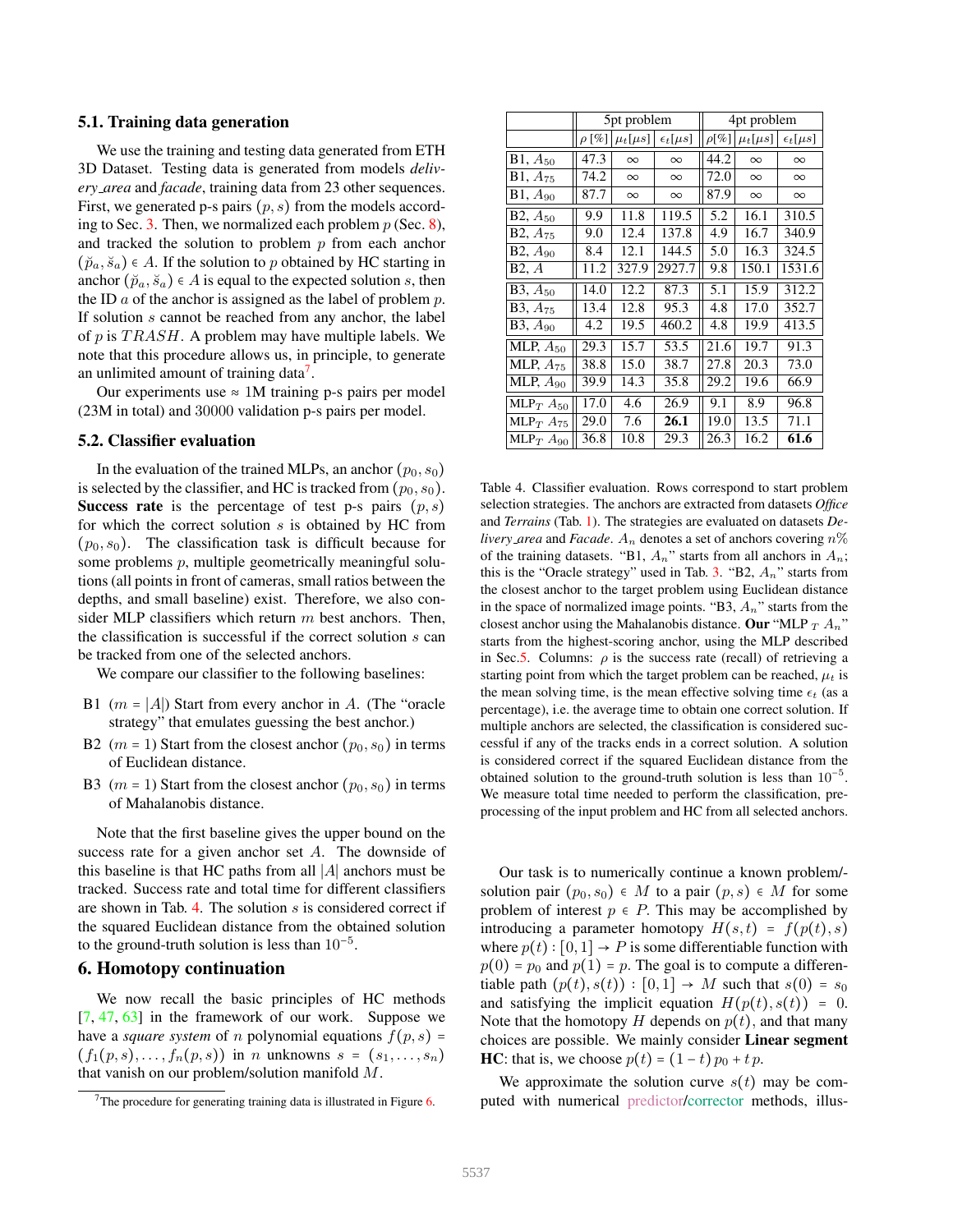

Figure 3. (left) The main geometrical constraint. (right) Scranton formulation. The world point  $X_1$  projects under the first camera to an image point at distance l from  $x_{1,1}$ .

trated in Fig. 2b. In our predictor step,  $s(t_i)$  for a given  $t_i \in$  $[0, 1)$  is known, and  $s(t_i + \Delta t)$  (for an adaptively-chosen stepsize  $\Delta t$ ) is approximated using the standard Runge-Kutta method. In the corrector step, the value  $s(t_i + \Delta t)$ is refined by up to 3 steps of Newton's method.

For both cases of 5pt and Scranton problems, there are additional polynomial constraints which rule out certain spurious solutions. However, one advantage of our HC method is that, although the vanishing set of the  $f$  we use is strictly larger than M, these *additional constraints do not need to be explicitly enforced*—See SM Sec. 16

#### 6.1. Efficient HC implementation

Our work builds on the core of an optimized HC solver introduced in [20] that was originally developed for the problem of computing the relative pose of three calibrated cameras from corresponding point-line incidences. The optimized solver in that work is globally convergent with probability 1, but needs about 500 miliseconds to track 312 complex solution paths to solve a single problem instance.

By contrast, our solver for Scranton tracks a single path in under 10 microseconds, a speedup of more than 1000×. As noted in Sec. 1.3, much of this dramatic speedup is because global HC methods must compute all solutions over the complex numbers, whereas our method computes one, allowing now a greater probability of failure for a given data sample. Moreover, the start system in our HC method is tailored to the input by the anchor selection procedure.

There are also significant implementation-specific speedups. For instance, we obtain another  $\approx 14 \times$  speedup by performing all computations in *real*, instead of complex arithmetic. We also obtain an  $\approx$  5× speedup by optimizing the linear algebra underlying predictor/corrector steps; the Jacobian matrices of our depth-formulated are sparse, leading to inexpensive closed-form solutions.<sup>8</sup>

# 7. Minimal problem formulation

We now describe the polynomial systems used by our 5pt and 4pt HC solvers. The unknowns in both systems are normalized depths in each camera, as formulated in previous works [52, 69]. The basic principle underlying both

formulations, depicted in Fig. 3, is that the distances between any two 3D points must be the same, regardless of the 2D points used to reconstruct them. Throughout, we write  $v_{k,i} = [x_{k,i}; 1]$  for the homogeneous coordinates of an image point. We choose these formulations over others because (i) due to low degree and sparsity, they lead to fast evaluation of straight-line programs and execution of linear algebra subroutines used in HC and (ii) they work well in tandem with our input normalization described in Sec. 8.

### 7.1. 5pt minimal problem

The 5pt problem is parametrized by the projection of 5 3D points into 2 calibrated cameras. There are 10 unknown depths  $\lambda_{i,j}$ ,  $i = 1, ..., 5, j = 1, 2$ , and  $10 = \binom{5}{2}$  $_2^{\circ}$ ) equations

$$
||\lambda_{k,1}v_{k,1} - \lambda_{m,1}v_{m,1}||^2 = ||\lambda_{k,2}v_{k,2} - \lambda_{m,2}v_{m,2}||^2 \quad (1)
$$

with  $k, m = 1, \ldots, 5, k \neq m$ . To dehomogenize this system, we set  $\lambda_{1,1} = 1$ , obtaining a system of 10 equations in 9 unknowns. This system has *at most* 10 nonsingular solutions with all depths positive and which can be extended to a rotation with det  $R_2 = 1$ . As we explain thoroughly in SM Sec. 14, there exist other, spurious solutions which satisfy both this system of equations and the *square subsystem* of 9 equations in 9 unknowns used by our HC solver. In principle, these spurious solutions may be ruled out by enforcing additional polynomial constraints. However, as already noted in Sec.  $6$ , it is not necessary to enforce these additional constraints with our HC approch.

### 7.2. Scranton relaxation of the 4pt problem

The 4pt problem consists of the projection of 4 points into 3 calibrated cameras. Here we get 12 equations which are homogeneous in the 12 unknown depths:

$$
||\lambda_{k,i}v_{k,i} - \lambda_{m,i}v_{m,i}||^2 = ||\lambda_{k,j}v_{k,j} - \lambda_{m,j}v_{m,j}||^2 \qquad (2)
$$

with  $k, m = 1, \ldots, 4, k \neq m$  and, e.g.,  $i = 1, 2, j = i + 1$ . To dehomogenize the system, we set  $\lambda_{1,1} = 1$ . Unlike for the 5pt problem, here we get an overconstrained system of 12 equations for 11 unknown depths, which has no solution for generic (noisy) parameters  $v_{k,i}$ . To get a minimal problem, we replace  $v_{1,1}$  by  $v_{1,1}$  +  $l$  [0; 1; 0], where l is a new unknown. This relaxation allows us to "adjust" the second coordinate of the first point in the first camera. Notice that by relaxing the first point in the first view, which has  $\lambda_{1,1} = 1$ , the equations involving that point

$$
||v_{1,1} + l[0;1;0] - \lambda_{m,1}v_{m,1}||^2 = ||\lambda_{1,2}v_{1,2} - \lambda_{m,2}v_{m,2}||^2
$$

for  $m = 2, 3, 4$  remain quadratic in unknowns  $(\lambda, l)$ . Solutions to the minimal problem "Scranton", Fig. 3, are solutions to this square, inhomogeneous system.<sup>9</sup>.

<sup>&</sup>lt;sup>8</sup>See SM Sec. 16 for more details.

<sup>&</sup>lt;sup>9</sup>See SM Sec. 15 for additional details about Scranton.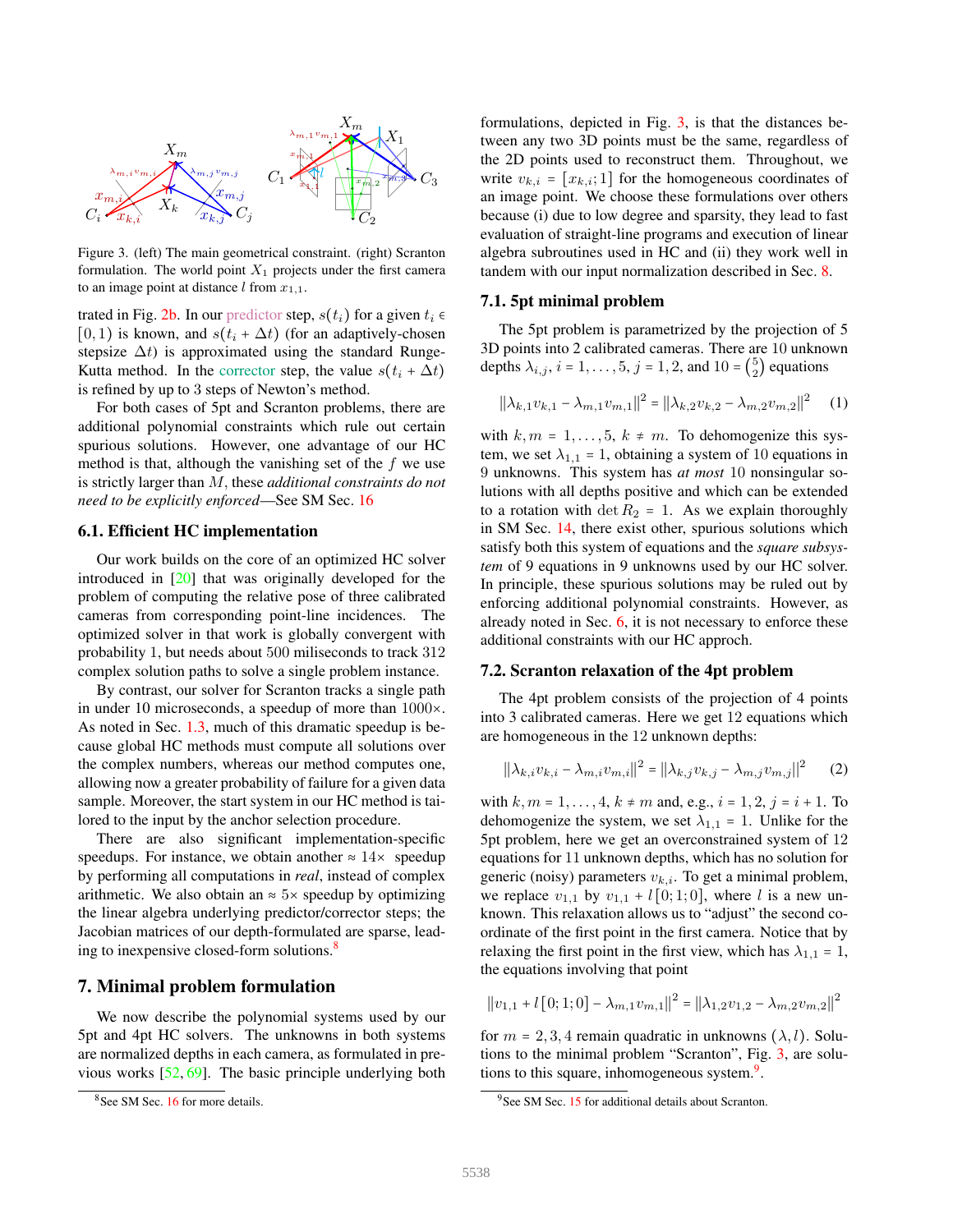

Figure 4. Percentage of camera pairs from the 2020 RANSAC Tutorial [31] for which the relative pose obtained by RANSAC has rotation and translation error less than 10°.

# 8. Problem preprocessing

To simplify both learning the anchor selection strategy  $\sigma$ and HC tracking, we considered several schemes for *normalizing* the input image correspondences, i.e., the parameters  $p$  of the problems. Our chosen normalization yields single representative  $p$  for all problems that differ from  $p$  up to camera re-orientation or permutation of cameras or correspondences. Once the normalized problem is solved, the original problem may be solved by applying a transformation  $R_i^{-1}$  described below.

For the 5pt problem, a problem  $p$  is given by image coordinates  $x_{i,j} \in \mathbb{R}^2$  with cameras indexed by  $i = 1, 2$ and points indexed by  $j = 1, \ldots, 5$ . First, we construct unit 3D vectors representing the rays of the image points as  $v_{i,j} = [x_{i,j}; 1] / \|[x_{i,j}; 1]\|$ . Next, we compute the mean ray for each camera  $m_i$  = mean<sub>j</sub>( $v_{i,j}$ ). Then, we find the ray  $v_{i^*j^*}$  that contains the largest angle with the mean ray  $m_i$  of its camera, i.e.,  $(i^*, j^*)$  =  $\operatorname{argmax}_{(i,j)} \angle (x_{i,j}, m_i)$ .<br>Not we compute  $w_i = R_i$  and that  $R_i = \begin{bmatrix} 0 & 0 & 1 \end{bmatrix}$ Next, we compute  $w_{i,j} = R_i v_{i,j}$  such that  $R_i m_i = [0, 0, 1]$ and  $y_{i^*,j^*}$ , as well as the corresponding  $y_{1-i^*,j^*}$ , have the second coordinate equal to 0, i.e., we put them on the " $x$ " axis". Finally, we swap the cameras to make the camera  $i^*$ the first one, project 3D rays  $w_{i,j}$  back to the image points  $x_{i,j} = w_{i,j}/w_{i,j}^{(3)}$ , and reorder the image correspondences counterclockwise starting with  $j^*$ <sup>10</sup>

For the 4pt problem, cameras are ordered according to angles of the first point; ∠ $([x_{1,1}; 1], [0, 0, 1]) \ge$ ∠ $([x_{2,1}; 1], [0, 0, 1]) \geq$  ∠ $([x_{3,1}; 1], [0, 0, 1]).$ 

# 9. Experiments - RANSAC evaluation

To show how our method generalizes to different real scenes and to data contaminated by noise and wrong matches, we evaluate our approach for the 5pt problem on the dataset from the CVPR 2020 RANSAC Tutorial [31] consising of 2 validation scenes and 11 test scenes, each comprising 4950 camera pairs. For every camera pair, a set of matched 2D points is known. The points are contaminated with noise and mismatches. We evaluate solvers by plugging them into a RANSAC scheme [53] and computing relative poses for camera pairs in each scene. We evaluate the rotation error and translation error separately. Our evaluation metric is the percentage of relative poses whose angular distance from the ground truth is less than  $10^{\circ}$ . We believe that this metric is justified, because the main purpose of the RANSAC procedure is to separate the correct matches from the mismatches, and a more precise relative pose can be obtained by local optimization on the inliers.

We consider our HC solver with a single anchor, our HC solver with MLP without trash, and our HC solver with MLP and trash. To estimate the success rate of our solver on this data, we compare it with the Nistér 5 point solver  $[48]$ . The success rate of the Nistér solver is close to 100%, and its errors are only due to the noise and mismatches in the data. Therefore, if the success rate of a solver on the given data is, e.g., 25%, we expect it to need 4 times the number of samples used for the Nistér solver to get the same results. We have considered RANSAC with 25, 50, 100, 200, 400, 800, 1600, and 3200 samples. The inlier ratio is 3px. The relation between the number of samples and the percentage of correctly estimated cameras is shown in Fig. 4. The graph shows that the lower success rate of our method can be compensated by running RANSAC for more samples. Our method with MLP requires about 4 times more samples than the Nistér solver. Therefore, the success rate on the data from [31] is around 25%, which is about 1.6 times lower than the success rate on the testing data from ETH 3D dataset  $11$ .

### 10. Conclusion

Our approach to solving hard minimal problems for RANSAC framework, which uses efficient homotopy continuation and machine learning to avoid solving for many spurious solutions, is fast and delivers correct results. Supplementary Material (SM) presents more details and experiments. Our code and and data are available at https://github.com/petrhruby97/learning\_minimal.

Limitations of our approach: First, we sacrifice the high success rate of a complex HC method for a fast, real HC method that fails more frequently. Nevertheless, when combined with trained models, our method succeeds in computing real solutions often enough to be useful in RANSAC. Secondly, our MLP model represents only what it is trained for. Still, we saw that it was able to represent real data distributions while keeping small size and fast evaluation. Fitting to a particular data distribution may also be useful in special situations, e.g., when cameras are mounted on a vehicle, hence having special motions.

<sup>&</sup>lt;sup>10</sup>See SM Fig. 8 and Sec. 17 for more details.

 $11$ See SM Sec. 18 for the study of our engineering choices.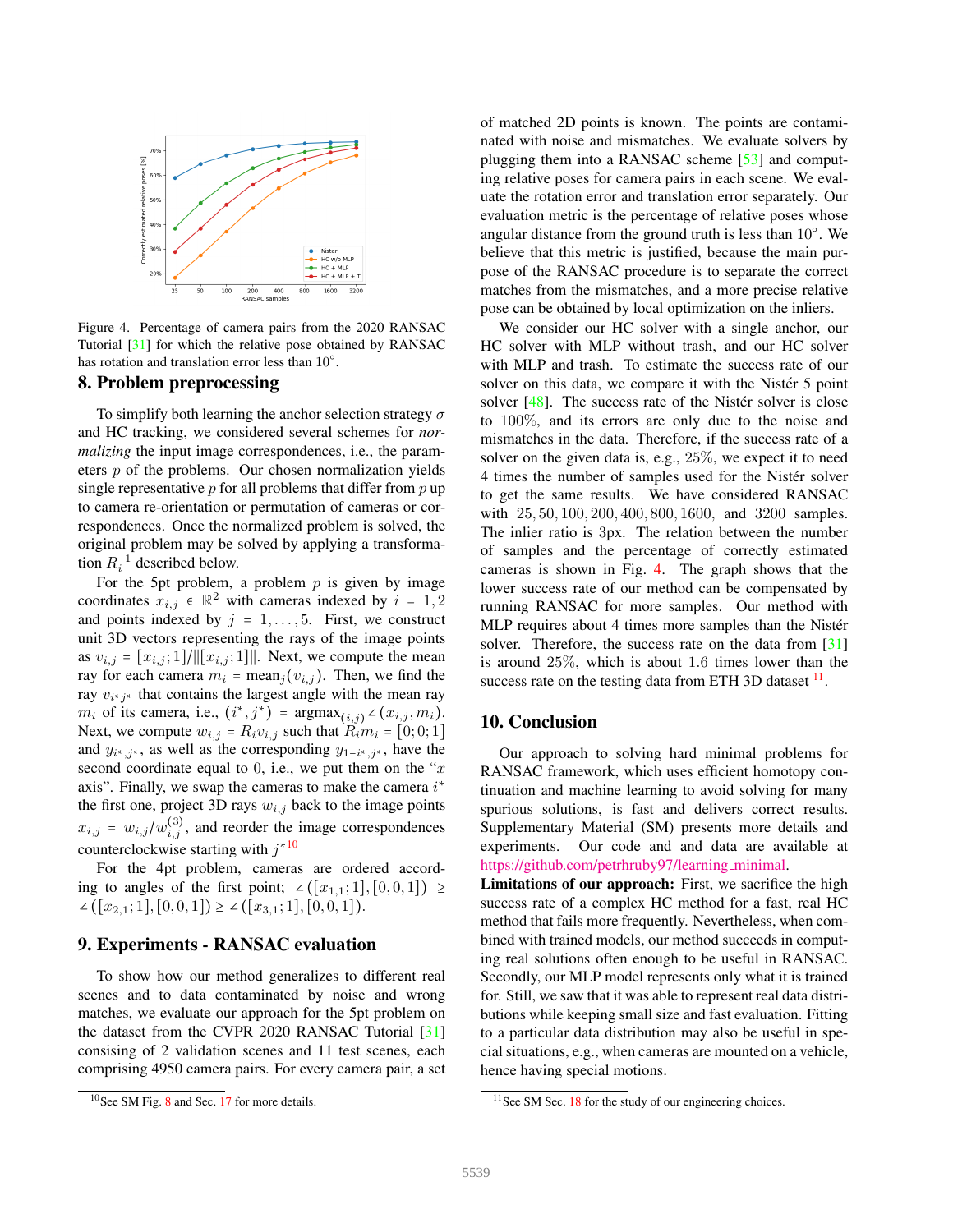# References

- [1] Sameer Agarwal, Hon-leung Lee, Bernd Sturmfels, and Rekha R. Thomas. On the existence of epipolar matrices. *International Journal of Computer Vision*, 121(3):403–415, 2017. 1
- [2] Chris Aholt and Luke Oeding. The ideal of the trifocal variety. *Math. Comput.*, 83(289):2553–2574, 2014. 2
- [3] Hatem Said Alismail, Brett Browning, and M Bernardine Dias. Evaluating pose estimation methods for stereo visual odometry on robots. In *the 11th International Conference on Intelligent Autonomous Systems (IAS-11)*, January 2011. 1
- [4] Daniel Barath. Five-point fundamental matrix estimation for uncalibrated cameras. In *2018 IEEE Conference on Computer Vision and Pattern Recognition, CVPR 2018, Salt Lake City, UT, USA, June 18-22, 2018*, pages 235–243, 2018. 1
- [5] Daniel Barath and Levente Hajder. Efficient recovery of essential matrix from two affine correspondences. *IEEE Trans. Image Processing*, 27(11):5328–5337, 2018. 1
- [6] Daniel Barath, Tekla Toth, and Levente Hajder. A minimal solution for two-view focal-length estimation using two affine correspondences. In *2017 IEEE Conference on Computer Vision and Pattern Recognition, CVPR 2017, Honolulu, HI, USA, July 21-26, 2017*, pages 2557–2565, 2017. 1
- [7] Daniel J. Bates, Andrew J. Sommese, Jonathan D. Hauenstein, and Charles W. Wampler. *Numerically Solving Polynomial Systems with Bertini*, volume 25 of *Software, environments, tools*. SIAM, 2013. 2, 6
- [8] Snehal Bhayani, Zuzana Kukelova, and Janne Heikkilä. A sparse resultant based method for efficient minimal solvers. In *2020 IEEE/CVF Conference on Computer Vision and Pattern Recognition, CVPR 2020, Seattle, WA, USA, June 13-19, 2020*, pages 1767–1776. IEEE, 2020. 2
- [9] G. Bradski. The OpenCV Library. *Dr. Dobb's Journal of Software Tools*, 2000. 3
- [10] Paul Breiding and Sascha Timme. Homotopycontinuation.jl: A package for homotopy continuation in julia. In James H. Davenport, Manuel Kauers, George Labahn, and Josef Urban, editors, *Mathematical Software - ICMS 2018 - 6th International Conference, South Bend, IN, USA, July 24-27, 2018, Proceedings*, volume 10931 of *Lecture Notes in Computer Science*, pages 458–465. Springer, 2018. 2
- [11] Martin Byröd, Klas Josephson, and Kalle Åström. A column-pivoting based strategy for monomial ordering in numerical Gröbner basis calculations. In *European Conference on Computer Vision (ECCV)*, volume 5305, pages 130–143. Springer, 2008. 1
- [12] F. Camposeco, T. Sattler, and M. Pollefeys. Minimal solvers for generalized pose and scale estimation from two rays and one point. In *ECCV – European Conference on Computer Vision*, pages 202–218, 2016. 1
- [13] David Cox, John Little, and Donald O'Shea. *Using Algebraic Geometry*. Springer, 1998. 1
- [14] Timothy Duff, Cvetelina Hill, Anders Jensen, Kisun Lee, Anton Leykin, and Jeff Sommars. Solving polynomial systems via homotopy continuation and monodromy. *IMA Journal of Numerical Analysis*, 2018. 2
- [15] T. Duff, K. Kohn, A. Leykin, and T. Pajdla. PLMP pointline minimal problems in complete multi-view visibility. In *2019 IEEE/CVF International Conference on Computer Vision (ICCV)*, pages 1675–1684, 2019. 2, 12
- [16] Timothy Duff, Kathlén Kohn, Anton Leykin, and Tomás Pajdla.  $PL_{1}P$  - point-line minimal problems under partial visibility in three views. In Andrea Vedaldi, Horst Bischof, Thomas Brox, and Jan-Michael Frahm, editors, *Computer Vision - ECCV 2020 - 16th European Conference, Glasgow, UK, August 23-28, 2020, Proceedings, Part XXVI*, volume 12371 of *Lecture Notes in Computer Science*, pages 175– 192. Springer, 2020. 2, 3, 12, 14
- [17] Timothy Duff, Viktor Korotynskiy, Tomas Pajdla, and Margaret H Regan. Galois/monodromy groups for decomposing minimal problems in 3d reconstruction. *arXiv preprint arXiv:2105.04460*, 2021. 14
- [18] Ali Elqursh and Ahmed M. Elgammal. Line-based relative pose estimation. In *The 24th IEEE Conference on Computer Vision and Pattern Recognition, CVPR 2011, Colorado Springs, CO, USA, 20-25 June 2011*, pages 3049– 3056. IEEE Computer Society, 2011. 1
- [19] Ioannis Z. Emiris. A general solver based on sparse resultants. *CoRR*, abs/1201.5810, 2012. 2
- [20] Ricardo Fabbri, Timothy Duff, Hongyi Fan, Margaret H. Regan, David da Costa de Pinho, Elias P. Tsigaridas, Charles W. Wampler, Jonathan D. Hauenstein, Peter J. Giblin, Benjamin B. Kimia, Anton Leykin, and Tomás Pajdla. TR-PLP - Trifocal relative pose from lines at points. In *2020 IEEE/CVF Conference on Computer Vision and Pattern Recognition, CVPR 2020, Seattle, WA, USA, June 13-19, 2020*, pages 12070–12080. IEEE, 2020. 2, 7, 17, 18
- [21] R. Fabbri, P. Giblin, and B. Kimia. Camera pose estimation using first-order curve differential geometry. *IEEE Transactions on Pattern Analysis and Machine Intelligence*, 2020. 16
- [22] Jean-Charles Faugère, Guillaume Moroz, Fabrice Rouillier, and Mohab Safey El Din. Classification of the perspectivethree-point problem, discriminant variety and real solving polynomial systems of inequalities. In J. Rafael Sendra and Laureano González-Vega, editors, Symbolic and Alge*braic Computation, International Symposium, ISSAC 2008, Linz/Hagenberg, Austria, July 20-23, 2008, Proceedings*, pages 79–86. ACM, 2008. 12
- [23] M. A. Fischler and R. C. Bolles. Random sample consensus: a paradigm for model fitting with applications to image analysis and automated cartography. *Commun. ACM*, 24(6):381– 395, 1981. 1, 2
- [24] Phillip Griffiths and Joseph Harris. *Principles of algebraic geometry*. Wiley Classics Library. John Wiley & Sons, Inc., New York, 1994. Reprint of the 1978 original. 15
- [25] J. A. Grunert. Das pothenotische Problem in erweiterter Gestalt nebst über seine Anwendungen in Geodäsie. *Grunerts Archiv für Mathematik und Physik*, 1841. 12
- [26] Robert M. Haralick, Chung-Nan Lee, Karsten Ottenberg, and Michael Nölle. Review and analysis of solutions of the three point perspective pose estimation problem. *Int. J. Comput. Vis.*, 13(3):331–356, 1994. 12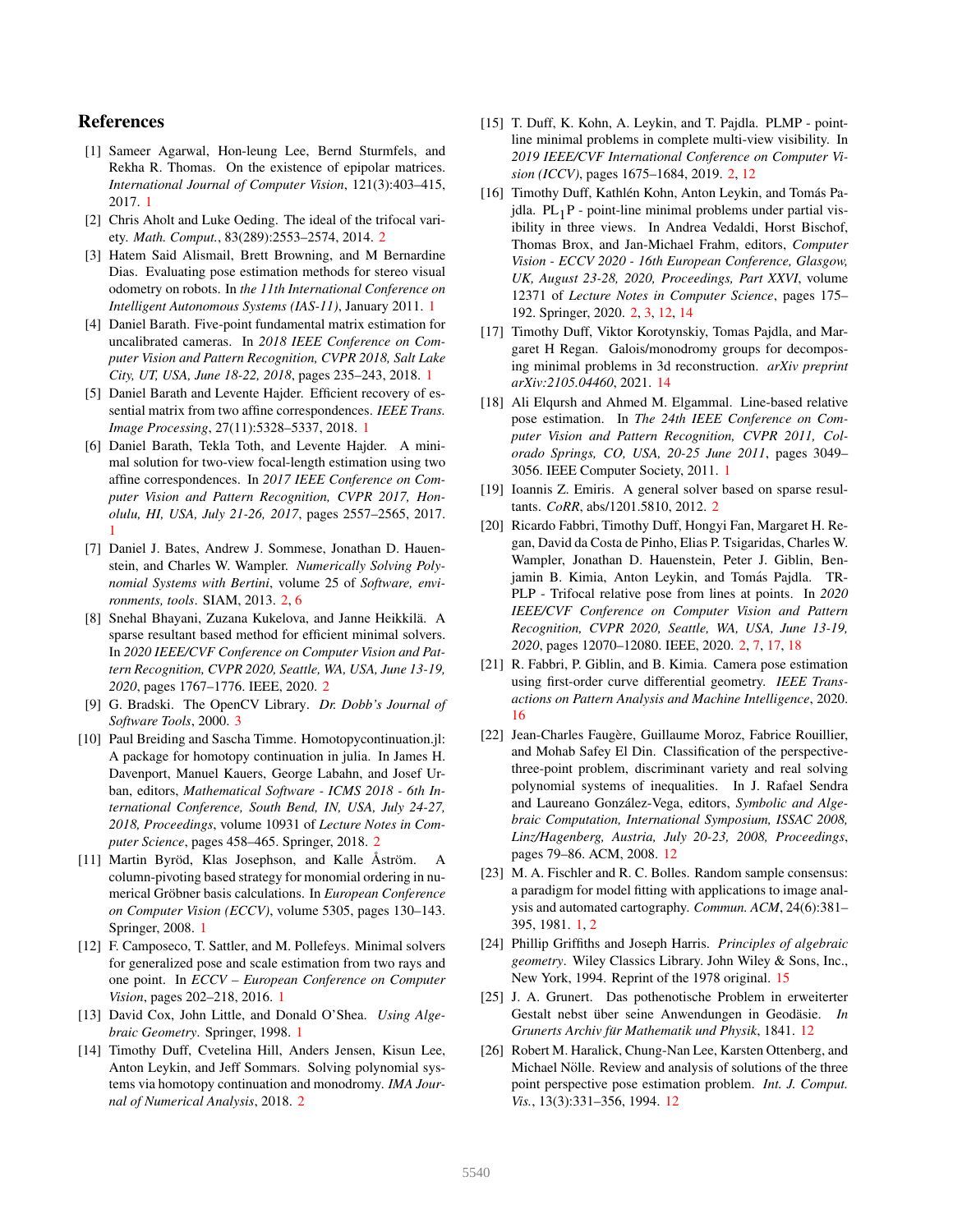- [27] R. Hartley and Hongdong Li. An efficient hidden variable approach to minimal-case camera motion estimation. *IEEE PAMI*, 34(12):2303–2314, 2012. 1, 3
- [28] Richard Hartley and Andrew Zisserman. *Multiple View Geometry in Computer Vision*. Cambridge, 2nd edition, 2003. 12, 14
- [29] Janne Heikkilä. Using sparse elimination for solving minimal problems in computer vision. In *IEEE International Conference on Computer Vision, ICCV 2017, Venice, Italy, October 22-29, 2017*, pages 76–84. IEEE Computer Society, 2017. 2
- [30] Robert J. Holt and Arun N. Netravali. Uniqueness of solutions to three perspective views of four points. *IEEE Trans. Pattern Anal. Mach. Intell.*, 17(3):303–307, 1995. 2
- [31] Yuhe Jin, Dmytro Mishkin, Anastasiia Mishchuk, Jiri Matas, Pascal Fua, Kwang Moo Yi, and Eduard Trulls. Image matching across wide baselines: From paper to practice. *Int. J. Comput. Vis.*, 129(2):517–547, 2021. 2, 8
- [32] Joe Kileel. Minimal problems for the calibrated trifocal variety. *SIAM Journal on Applied Algebra and Geometry*, 1(1):575–598, 2017. 2, 3, 14
- [33] L. Kneip, D. Scaramuzza, and R. Siegwart. A novel parametrization of the perspective-three-point problem for a direct computation of absolute camera position and orientation. In *CVPR – IEEE Conference on Computer Vision and Pattern Recognition*, pages 2969–2976, 2011. 12
- [34] L. Kneip, R. Siegwart, and M. Pollefeys. Finding the exact rotation between two images independently of the translation. In *ECCV – European Conference on Computer Vision*, pages 696–709, 2012. 1
- [35] Yubin Kuang and Kalle Åström. Pose estimation with unknown focal length using points, directions and lines. In *IEEE International Conference on Computer Vision, ICCV 2013, Sydney, Australia, December 1-8, 2013*, pages 529– 536, 2013. 1
- [36] Yubin Kuang and Kalle Åström. Stratified sensor network self-calibration from TDOA measurements. In *21st European Signal Processing Conference*, 2013. 1
- [37] Zuzana Kukelova, Martin Bujnak, and Tomas Pajdla. Automatic generator of minimal problem solvers. In *European Conference on Computer Vision (ECCV)*, 2008. 1, 2
- [38] Zuzana Kukelova, Martin Bujnak, and Tomas Pajdla. Polynomial eigenvalue solutions to minimal problems in computer vision. *IEEE Transactions on Pattern Analysis and Machine Intelligence*, 2012. 3
- [39] Viktor Larsson. PoseLib Minimal Solvers for Camera Pose Estimation, 2020. 2
- [40] Viktor Larsson, Kalle Åström, and Magnus Oskarsson. Efficient solvers for minimal problems by syzygy-based reduction. In *Computer Vision and Pattern Recognition (CVPR)*, 2017. 2
- [41] Viktor Larsson, Kalle Åström, and Magnus Oskarsson. Polynomial solvers for saturated ideals. In *IEEE International Conference on Computer Vision, ICCV 2017, Venice, Italy, October 22-29, 2017*, pages 2307–2316, 2017. 2
- [42] Viktor Larsson, Zuzana Kukelova, and Yingiang Zheng. Making minimal solvers for absolute pose estimation com-

pact and robust. In *International Conference on Computer Vision (ICCV)*, 2017. 2, 3, 12

- [43] Viktor Larsson, Magnus Oskarsson, Kalle Åström, Alge Wallis, Zuzana Kukelova, and Tomás Pajdla. Beyond grobner bases: Basis selection for minimal solvers. In *2018 IEEE Conference on Computer Vision and Pattern Recognition, CVPR 2018, Salt Lake City, UT, USA, June 18-22, 2018*, pages 3945–3954, 2018. 2
- [44] Anton Leykin. Numerical algebraic geometry. *Journal of Software for Algebra and Geometry*, 3(1):5–10, 2011. 2, 18
- [45] Pedro Miraldo, Tiago Dias, and Srikumar Ramalingam. A minimal closed-form solution for multi-perspective pose estimation using points and lines. In *Computer Vision - ECCV 2018 - 15th European Conference, Munich, Germany, September 8-14, 2018, Proceedings, Part XVI*, pages 490– 507, 2018. 1
- [46] Faraz M Mirzaei and Stergios I Roumeliotis. Optimal estimation of vanishing points in a manhattan world. In *International Conference on Computer Vision (ICCV)*, 2011. 1
- [47] A. Morgan. *Solving Polynomial Systems Using Continuation for Engineering and Scientific Problems*. Classics in Applied Mathematics. Society for Industrial and Applied Mathematics (SIAM, 3600 Market Street, Floor 6, Philadelphia, PA 19104), 2009. 6
- [48] D. Nistér. An efficient solution to the five-point relative pose problem. *IEEE Transactions on Pattern Analysis and Machine Intelligence*, 26(6):756–770, June 2004. 1, 2, 3, 8
- [49] David Nistér, Oleg Naroditsky, and James Bergen. Visual odometry. In *Computer Vision and Pattern Recognition (CVPR)*, pages 652–659, 2004. 1
- [50] David Nistér and Frederik Schaffalitzky. Four points in two or three calibrated views: Theory and practice. *International Journal of Computer Vision*, 67(2):211–231, 2006. 2, 3
- [51] Mikael Persson and Klas Nordberg. Lambda twist: An accurate fast robust perspective three point (P3P) solver. In Vittorio Ferrari, Martial Hebert, Cristian Sminchisescu, and Yair Weiss, editors, *Computer Vision - ECCV 2018 - 15th European Conference, Munich, Germany, September 8-14, 2018, Proceedings, Part IV*, volume 11208 of *Lecture Notes in Computer Science*, pages 334–349. Springer, 2018. 12
- [52] Long Quan, Bill Triggs, and Bernard Mourrain. Some results on minimal euclidean reconstruction from four points. *Journal of Mathematical Imaging and Vision*, 24(3):341– 348, 2006. 2, 3, 7, 19
- [53] R. Raguram, O. Chum, M. Pollefeys, J. Matas, and J.-M. Frahm. USAC: A universal framework for random sample consensus. *IEEE Transactions on Pattern Analysis Machine Intelligence*, 35(8):2022–2038, 2013. 1, 2, 8
- [54] S. Ramalingam and P. F. Sturm. Minimal solutions for generic imaging models. In *CVPR – IEEE Conference on Computer Vision and Pattern Recognition*, 2008. 1
- [55] Ignacio Rocco, Mircea Cimpoi, Relja Arandjelovic, Akihiko ´ Torii, Tomas Pajdla, and Josef Sivic. Neighbourhood consensus networks, 2018. 1
- [56] Yohann Salaün, Renaud Marlet, and Pascal Monasse. Robust and accurate line- and/or point-based pose estimation without manhattan assumptions. In *European Conference on Computer Vision (ECCV)*, 2016. 1